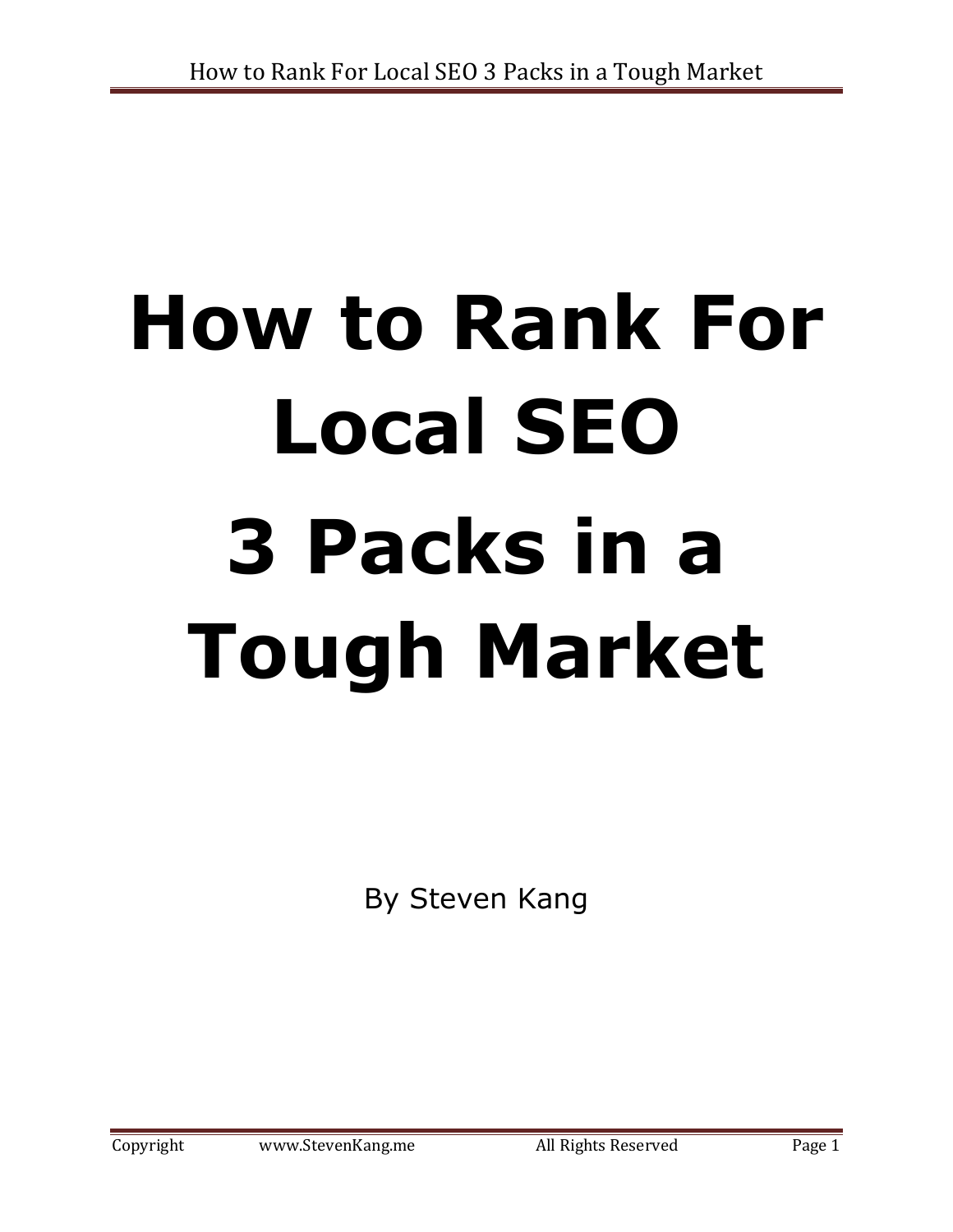If you are doing local SEO in the U.S., you should already know that Los Angeles is a highly competitive market for almost any vertical. Approximately 2 months ago, I was able to rank for 'Los Angeles Furniture Store' in the 3 pack by pushing it from page 2 and the ranking is still there as of this writing. Below is the information on how I was able to achieve this and I want to share the framework I've been using for a long time.



I have a good news and a bad news. The good news is that if you understand the signals framework, you can beat the competition even in a tough market. The bad news is that it will not be cheap to play in this game as it became a game of thrones for the resources.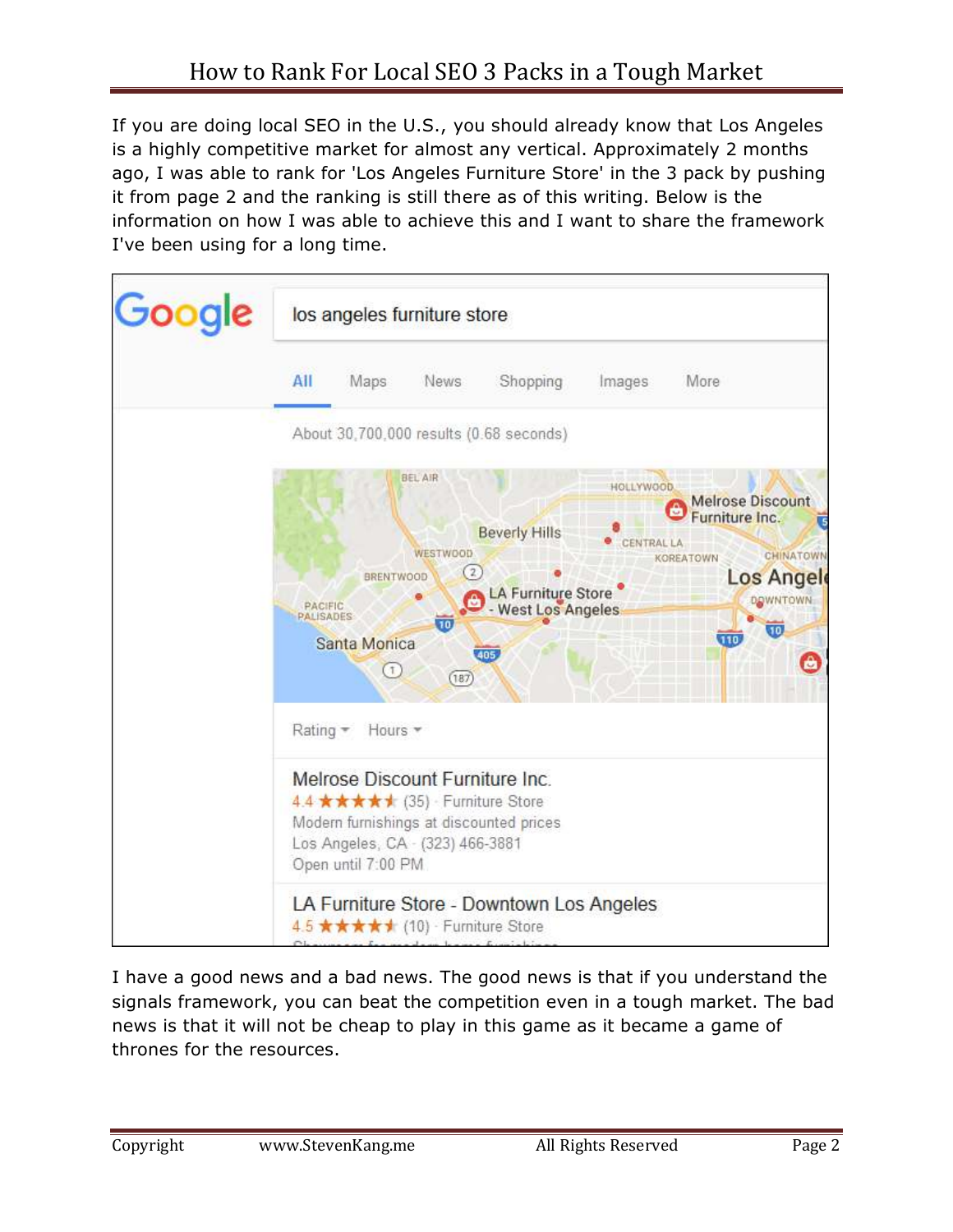## **Prerequisite – SEO Signals T.R.A.P. Framework**

 Before going further, I highly recommend reading my SEO signals framework which will help you understand some of the signals references I will be making.

#### [https://s3-us-west-2.amazonaws.com/web.content.misc/SEO-Signals-](https://s3-us-west-2.amazonaws.com/web.content.misc/SEO-Signals-Framework.pdf)[Framework.pdf](https://s3-us-west-2.amazonaws.com/web.content.misc/SEO-Signals-Framework.pdf)

One of the most frustrating things for a local SEO guy is making it into 3 packs in a highly competitive market. This is an environment where doing your typical citations, schema, and reviews won't cut it. You are competing in a space where everyone is watching each other and can ask for a decent budget increase from their client. Following a basic local SEO to-do list is what everyone is already doing at this level and you can't expect a special treatment from Google. You have to earn it. Ever since Google has eliminated 7 packs, ranking on maps for a local keyword with a high search volume became a cash cow for most businesses and the stakes are higher than ever before. If you are relatively new to local SEO, here is the PDF I've created to help you with some of the to-do lists. [https://s3](https://s3-us-west-2.amazonaws.com/web.content.misc/Google-Local-Maps-Strategy.pdf) [us-west-2.amazonaws.com/web.content.misc/Google-Local-Maps-Strategy.pdf](https://s3-us-west-2.amazonaws.com/web.content.misc/Google-Local-Maps-Strategy.pdf)

Think of it this way. You can't play for the national league by playing a high school level game. If you do, you'll be laughed out of the game. If you are an SEO consultant, you'll be laughed out of the SERP. What's the solution? You need to change how you view the game and play it differently.

## **Checklist SEO vs Moving Target SEO**

I often get surprised by how many SEO guys think by doing A, B, and C, your effort should yield D. I totally understand that this is what is taught by a plethora of courses and coaches. Unfortunately, the equation often fails at this level of competition. If you do A, B, and C, you've just covered the minimum essentials. To play the game correctly, you need to look for ways to augment A, B, and C whenever possible and can't expect the ranking landscape to stay still while you work on fulfillment. Just like what you see in a championship basketball game, your opponents are always moving and looking for ways to catch you off-guard.

I am not going to list all the to-do list for establishing local relevancy. Please refer to the PDF I've mentioned earlier. Instead, I am going to approach it from a holistic signals perspective called T.R.A.P. The framework states that all signals must be kept at a maximum rate in order to have a shot at better rankings.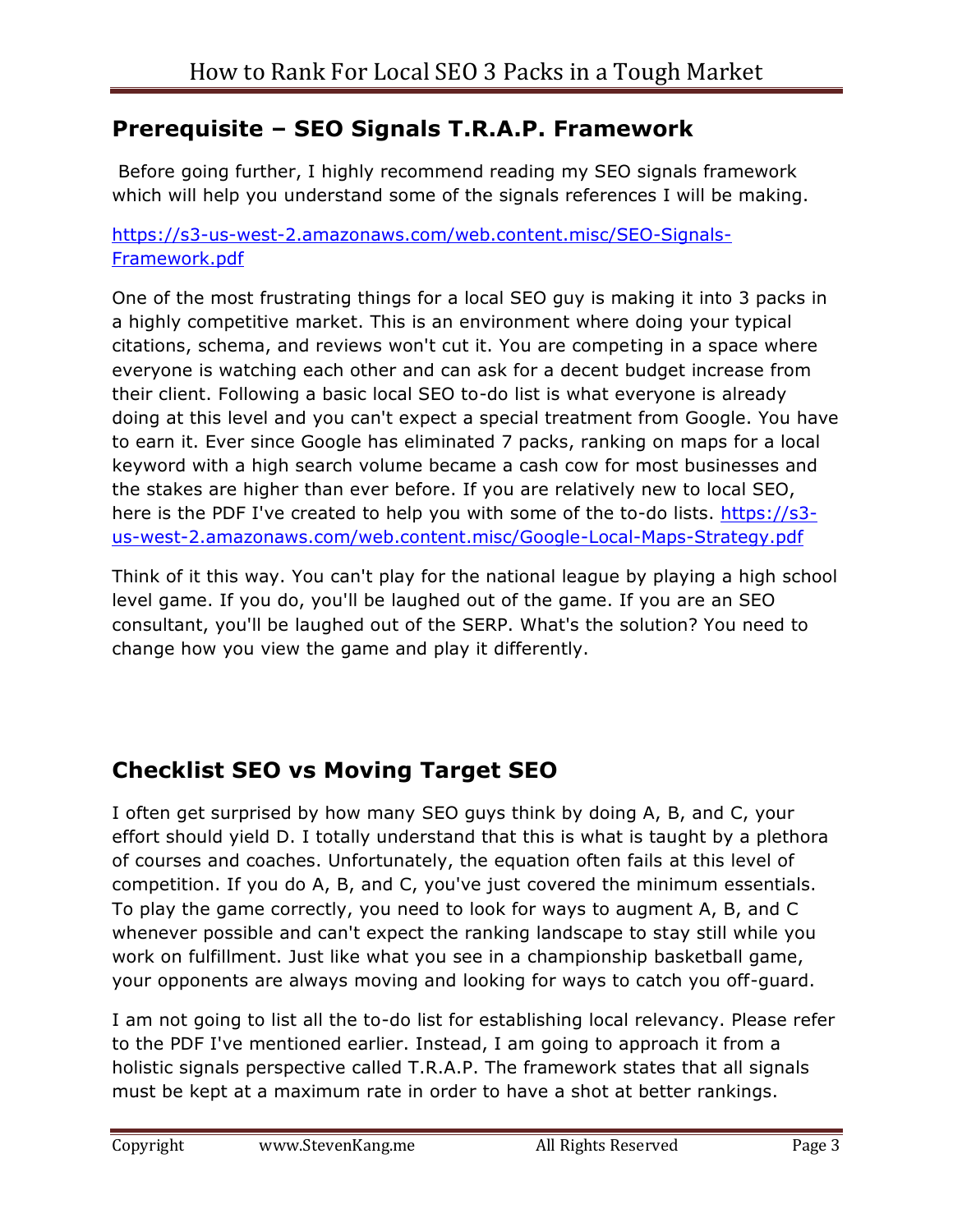The website has close to 10,000 topically organized pages indexed, has a growing number of backlinks built from press releases, trusted local directories, and trusted sites totaling over 100,000 off-page properties. It means the website has done a good job of satisfying both on and off-page (R) Relevancy and (A) Authority signals. Unlike Relevancy and Authority signal which can reach a point of diminishing return, Popularity signal is derived from the quantity. By quantity, I mean real human activity, not bots or fake signals which can be filtered by Google's ever-evolving algorithm.

### **Sites with Real Traffic Matters for Backlinks**

To increase Popularity signal, I reached out to vendors who have established a relationship with websites with real traffic, not PBN websites with artificially inflated high DA/TF. One benefit of working in this industry for a long time is that you build a relationship with the vendors.

# **The Litmus Test for Identifying Websites with Traffic**

If website traffic matters for rankings then what's the best way to filter sites against fake websites with no traffic? Although the method I use isn't perfect, I spot check sites using DA, indexation, and Alexa. Below is an example of the domains I recently received from my vendor. Let's look at the patterns I generally look for.

**DA** – I only use DA as my initial qualifier. Generally speaking, not all websites with traffic will have a high DA value and I will not dismiss links based on DA value alone. Unless the domain has DA of 10 or lower, I will go on to observe other metrics.

lighthouse-sf.org  $(DA 59)$  (Datestamp: 11/14/2017) chinet.org (DA 45) (Datestamp: 11/14/2017) theteacherdiva.com (DA 39) (Datestamp: 11/14/2017) kidsworldfun.com (DA 37) (Datestamp: 11/14/2017)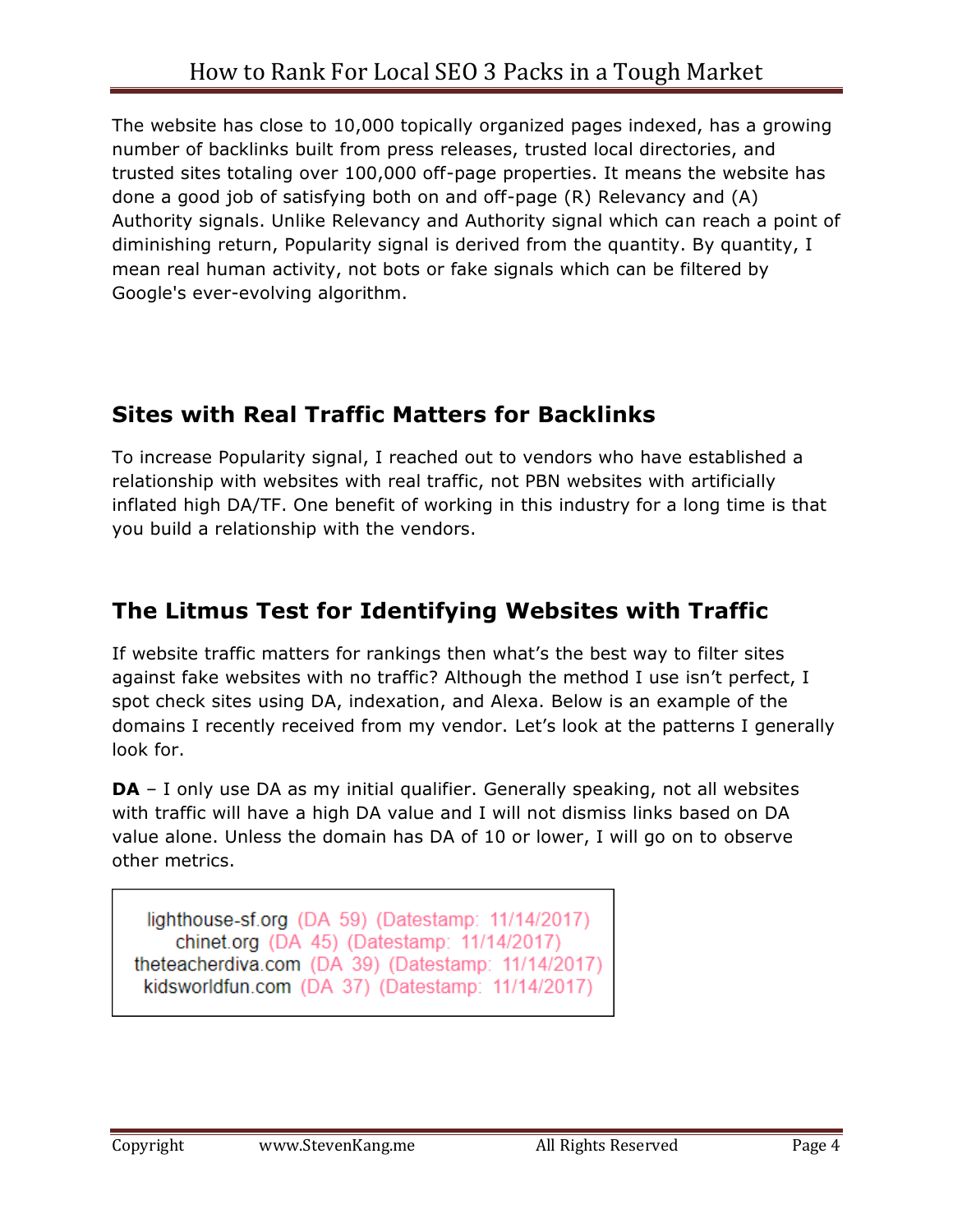**Indexation** – Typically, websites with a good amount of traffic will have over several hundred pages. Most will have thousands. For a growing site, it makes sense for the website to keep adding blogs and relevant content over time. Most PBN websites will fall short in this department as their aim is to maximize SEO juice via its homepage.

| Goodle | site:kidsworldfun.com                    |      |
|--------|------------------------------------------|------|
|        | Shopping<br>All<br>Images<br>News        | Maps |
|        | About 3,960 results (0.37 seconds)       |      |
| Goodle | site:chinet.org                          |      |
|        | Shopping<br>All<br>Images<br>News        | Maps |
|        | About 2,480 results (0.31 seconds)       |      |
| Goodle | site:theteacherdiva.com                  |      |
|        | Shopping<br>All<br>Images<br>News        | Maps |
|        | About 961 results (0.34 seconds)         |      |
| Goodle | site:lighthouse-sf.org                   |      |
|        | All<br>Shopping<br>Images<br><b>News</b> | Maps |
|        | About 3,790 results (0.40 seconds)       |      |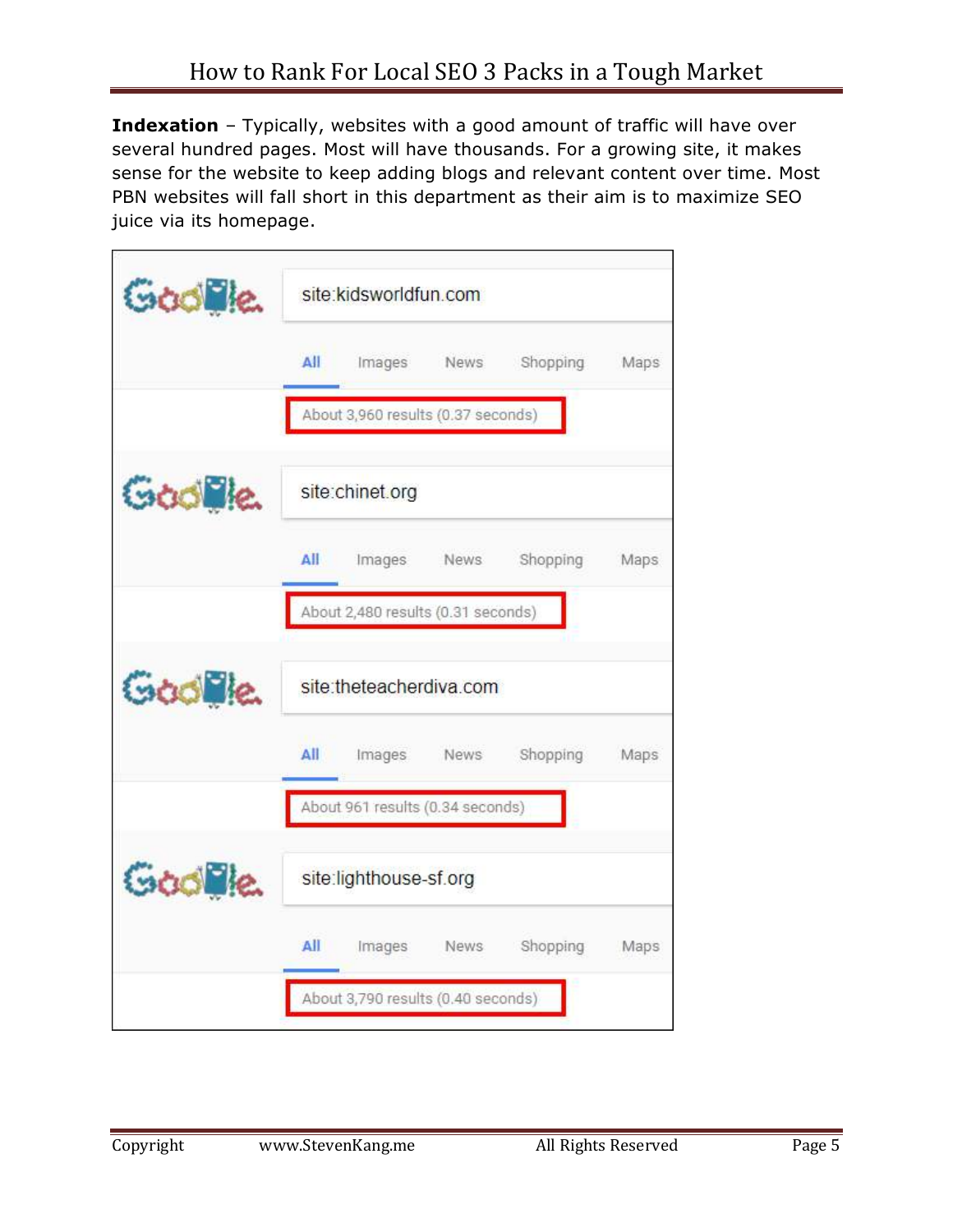**Alexa** – I checked the example websites and it was good to see that they all had traffic recorded. Keep in mind that not all websites may show up in Alexa especially if a website is serving a local region.



There is one thing I do not check is how pretty a website looks. It's irrelevant as traffic doesn't always correlate to its aesthetics as some sites were built years ago. Quite often, older sites do not reflect the modern design philosophy like the newer websites do.

By staying off of DA and TF and using indexation and Alexa instead, you now have a weapon against PBN link sellers passing them off as real links.

## **Process**

I've ordered 40 links targeting various pages and used 20 of them to target a specific page which was centered on 'Los Angeles Furniture Store' related keywords. To ensure the anchor text didn't appear spammy to Google, I used semantic variations such as 'LA Furniture Store', 'Furniture Store in LA', 'Los Angeles Furniture', etc. as anchor text. Once I received the links fulfilled by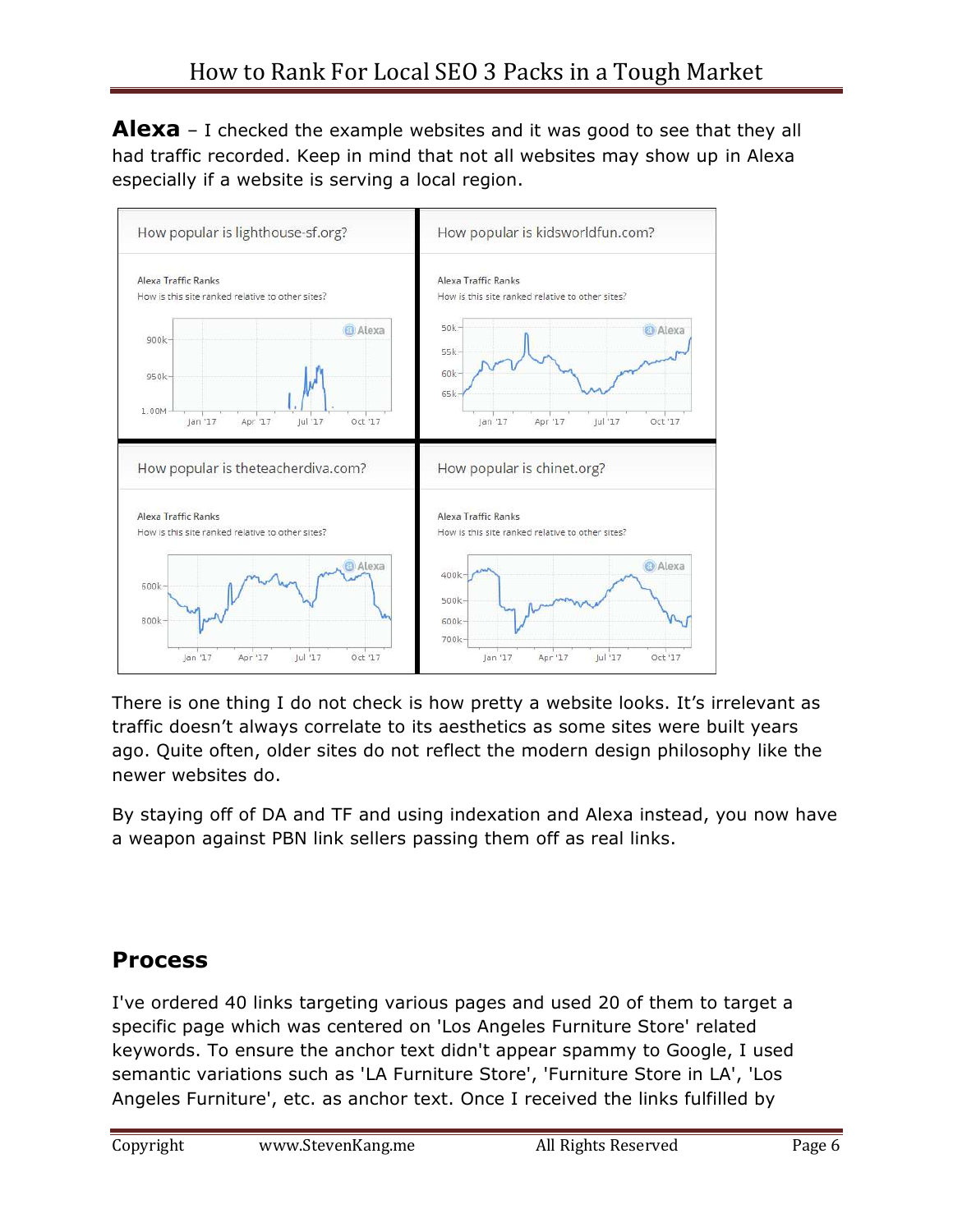multiple vendors, I've used an indexing service to ensure Google crawls the links. About 4 weeks after the links have been created, the keyword made it to the maps 3 pack.

## **Where to Get Links**

You can do the outreach yourself or look for link vendors who specialize in outreach services. If you are not sure whether a vendor you've come across sells PBN links or links from real sites with traffic, you can ask for a feedback in my Facebook group.

You can also visit<http://www.scalemyseo.com/>and fill out the form. I am putting together a package using various vendors I am currently working with.

## **Conclusion**

T.R.A.P. framework theory states that Popularity has a validating property for SEO. I witness this daily and the evidence is all around us. I have people telling me PBNs are losing power. I also have people telling me fake social signals are not working. If Google is using real human activities as (P) Popularity signal and doing a great job, then SEO has no choice but to comply. Fake is out and user activity is in.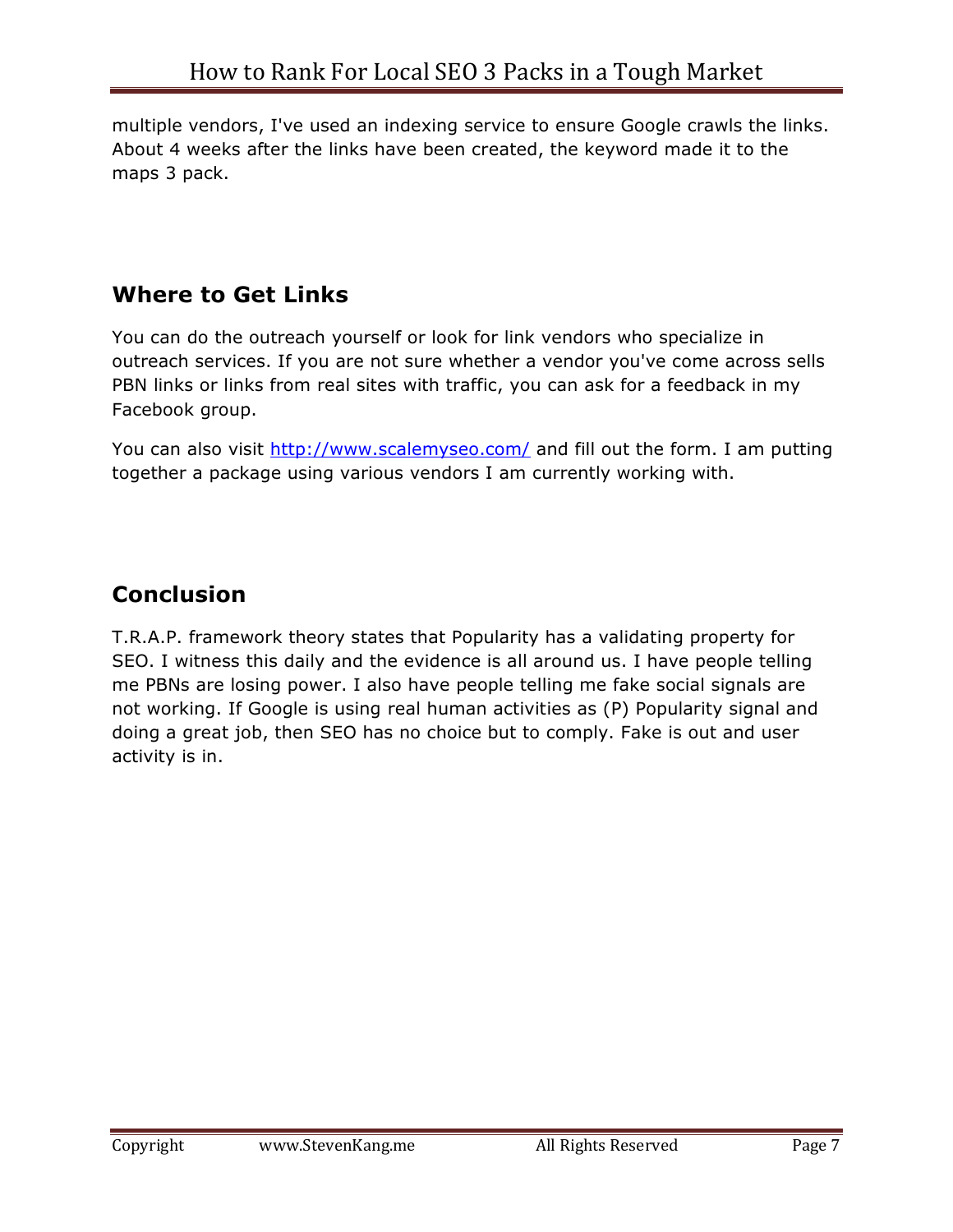#### **About Me:**

I immigrated to the United States from South Korea when I was 10 years old. When the internet took off in the 90's, I started to learn web programming and internet marketing as a hobby while running two other business ventures. What started out as a hobby soon turned into a full-time profession.



During my career, I've helped thousands of small businesses, ad agencies, and Fortune 500 companies. I also became a third founder of a supply chain SAAS startup which was sold for millions.

With my programming background, SEO knowledge, and marketing angles, I was able to put on many hats including lead developer, lead consultant, and lead project manager for various marketing projects for agencies and companies.

I've created this PDF to educate my clients and share my views on marketing with the community. I am hoping this blog will bring value to your marketing endeavors.

#### **My Blog**

<https://stevenkang.me/>

#### **SEO White Label Partnership**

If you own an agency and need help with scaling SEO, please visit [http://www.ScaleMySEO.com](http://www.scalemyseo.com/) 

#### **Advanced SEO Training**

If you want to further your SEO knowledge and training, please visit [http://www.RelevancyStacking.com](http://www.relevancystacking.com/) for lessons and custom tools I've developed over the years. The course leverages relevancy signal to rank a large number of keywords.